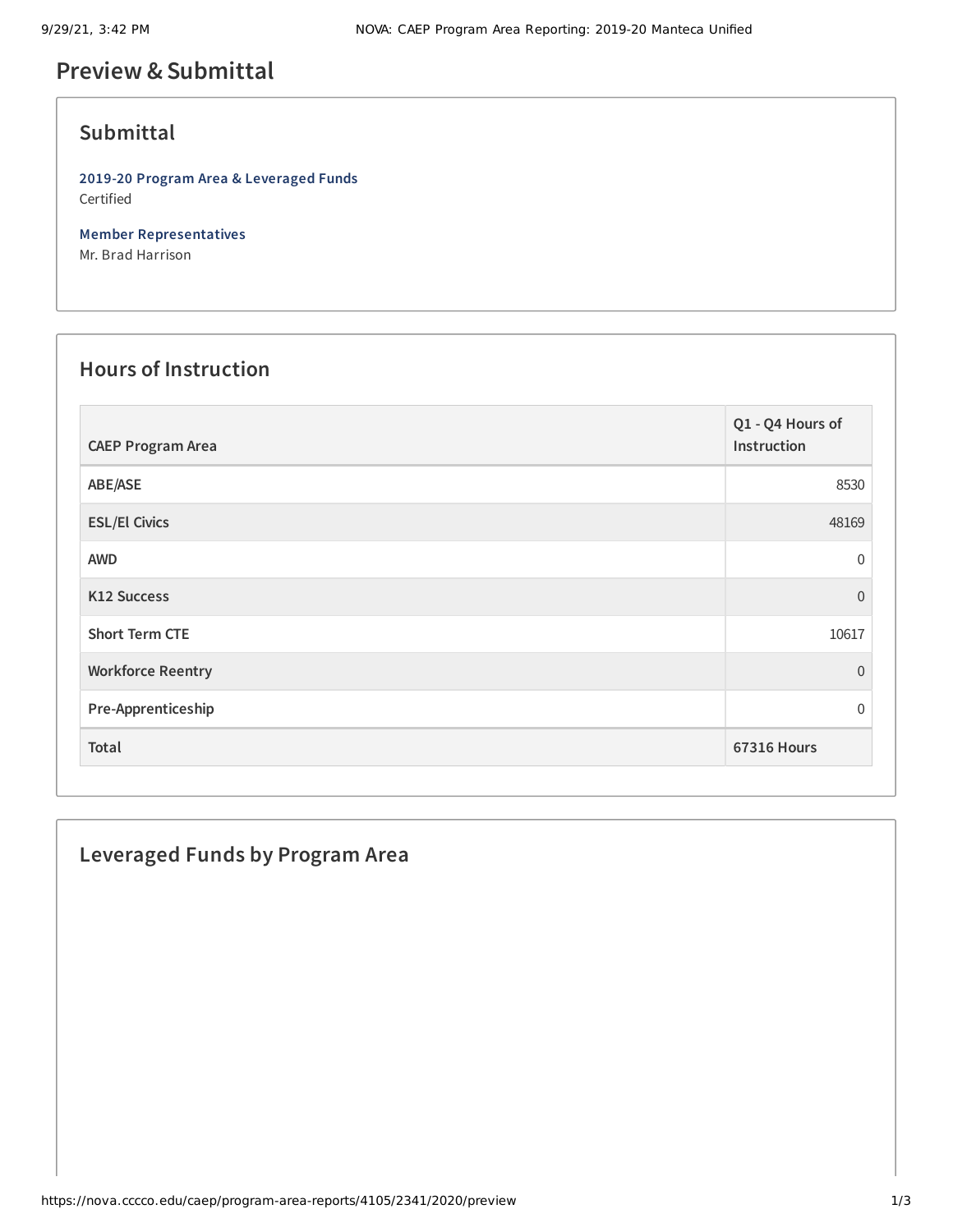9/29/21, 3:42 PM NOVA: CAEP Program Area Reporting: 2019-20 Manteca Unified

| <b>Fund</b>                                  | <b>ABE/ASE</b> | ESL/El<br><b>Civics</b> | <b>AWD</b> | K12<br><b>Success</b> | <b>Short</b><br><b>Term CTE</b> | Workforce<br>Reentry | Pre-<br>Apprenticeship | <b>Totals</b> |
|----------------------------------------------|----------------|-------------------------|------------|-----------------------|---------------------------------|----------------------|------------------------|---------------|
| California Adult<br><b>Education Program</b> | \$207,872      | \$664,591               | \$0        | \$0                   | \$168,308                       | \$0                  | \$0                    | \$1,040,771   |
| <b>CalWORKs</b>                              | \$276          | \$7,958                 | \$0        | \$0                   | \$5,341                         | \$0                  | \$0                    | \$13,575      |
| <b>NonCredit</b>                             | \$0            | \$0                     | \$0        | \$0                   | \$0                             | \$0                  | \$0                    | \$0           |
| <b>Perkins</b>                               | \$0            | \$0                     | \$0        | \$0                   | \$0                             | \$0                  | \$0                    | \$0           |
| <b>LCFF</b>                                  | \$0            | \$0                     | \$0        | \$0                   | \$0                             | \$0                  | \$0                    | \$0           |
| Fees                                         | \$17,732       | \$0                     | \$0        | \$0                   | \$0                             | \$0                  | \$0                    | \$17,732      |
| K12 Adult Ed Jail<br><b>Funds</b>            | \$0            | \$0                     | \$0        | \$0                   | \$0                             | \$0                  | \$0                    | \$0           |
| <b>WIOA II</b>                               | \$55,000       | \$97,785                | \$0        | \$0                   | \$0                             | \$0                  | \$0                    | \$152,785     |
| Contracted<br><b>Services</b>                | \$0            | \$0                     | \$0        | \$0                   | \$0                             | \$0                  | \$0                    | \$0           |
| <b>Totals</b>                                | \$280,880      | \$770,334               | \$0        | \$0                   | \$173,649                       | \$0                  | \$0                    | \$1,224,863   |

## **Certification**

**50 Delta Sierra Adult Education Alliance (DSAEA) - Primary Contact**

**Dr. Heather Maloy**

CAEP Coordinator/Project Director for DSAEA Regional Transitions [hmaloy@deltacollege.edu](mailto:hmaloy@deltacollege.edu)

#### **Jeff Dundas School For Adults** Principal

[jdundas@stocktonusd.net](mailto:jdundas@stocktonusd.net)

Approved by Dr. Heather Maloy

**09/29/2021 08:42 AM PDT**